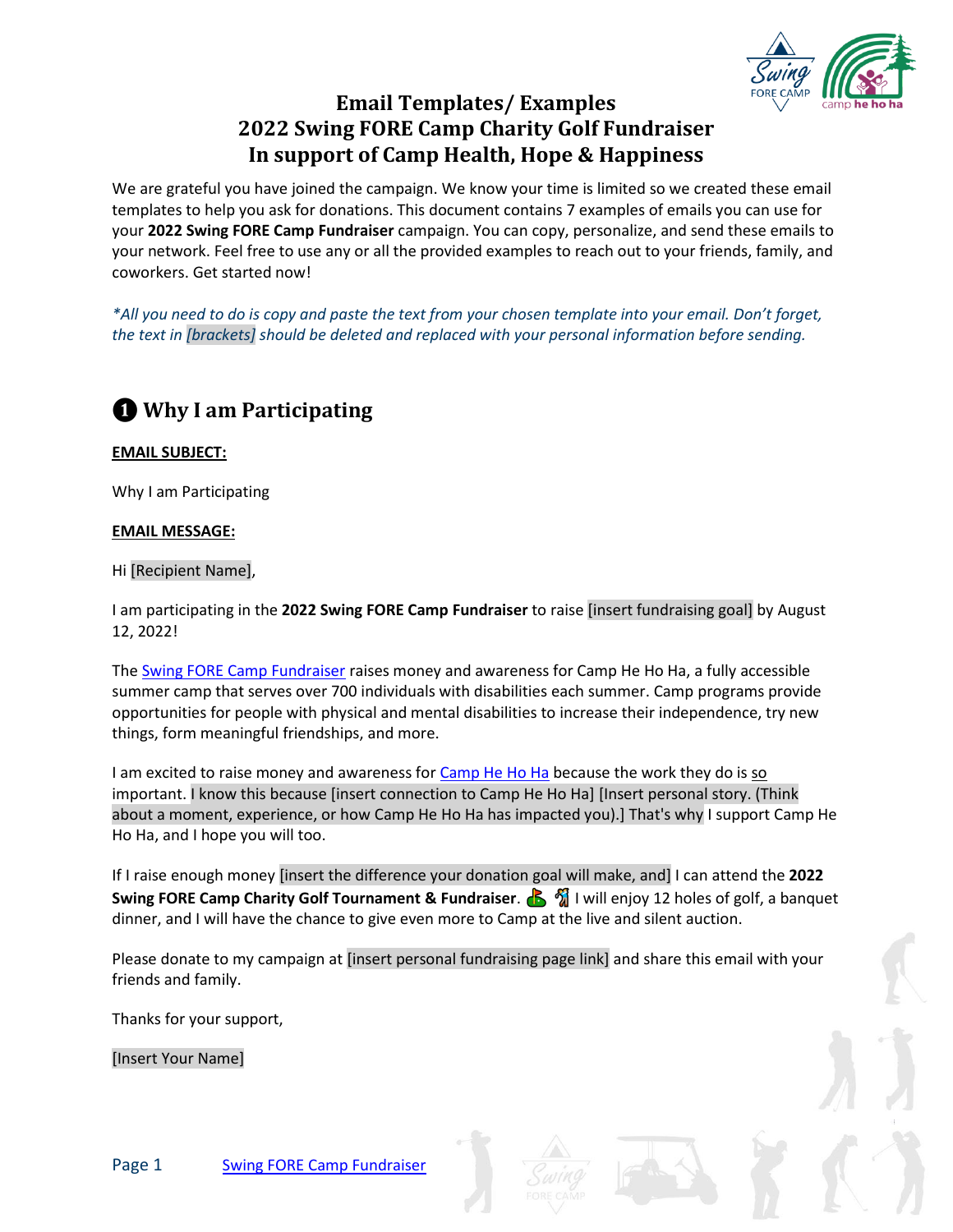

## **❷ Join my Team**

### **EMAIL SUBJECT**:

Join my Swing Fore Camp Fundraiser team!

#### **EMAIL MESSAGE**:

### Hi [Recipient Name],

Camp Health, Hope & Happiness is proud to present the **2022 Swing FORE Camp Fundraiser** – a online fundraiser with a warp-up golf tournament on August 12, 2022. Through the fundraiser, participants like me are collecting donations for inclusive summer camps at Camp He Ho Ha and each of us who raise \$500 or more can attend the **2022 Swing FORE Camp Charity Golf Tournament & Fundraiser** for FREE!

It sounded like a fun way to support children and adults with disabilities, and get out for some fun on the links, so I created a team [insert team name] – and I want you to join me! Help me reach my team goal of \$[insert team fundraising goal] by

- 1. Creating a personal Swing fore Camp campaign page under my team by visiting [insert team fundraising page link] and clicking "JOIN THE CAMPAIGN"
- 2. Share my page (or your page if you join the campaign) with friends and family to help raise money for Camp He Ho Ha
- 3. Donate to my page [and I can donate to yours too]

If you raise at least \$500, you will get free registration to the **2022 Swing FORE Camp Charity Golf Tournament & Fundraiser** including a round of golf, dinner, and golf contests. You will also get your name entered to win a 2023 Pineridge Golf Resort membership valued at over \$1,179! For every additional \$100 you raise over \$500, you get another raffle entry to win the PGR membership prize.

But, if you work a little harder and raise \$1,000 or more, you will get your name entered to win a Club Car Onward Golf Cart valued at \$17,000! And for every additional \$500 you raise over \$1,000, you get another raffle entry to win the golf cart major fundraising prize.

You can help the [insert team name] reach our fundraising goal *and* support a great cause! Join me my team [insert team name] by visiting [insert team fundraising page link] and click "JOIN THE CAMPAIGN" to get started. I hope you join me on this journey!

*If you need help creating your fundraising page or have any questions, please feel free to contact Greg at Camp He Ho Ha: [greg@camphehoha.com.](mailto:greg@camphehoha.com)* 

Can't wait to have you on the team,



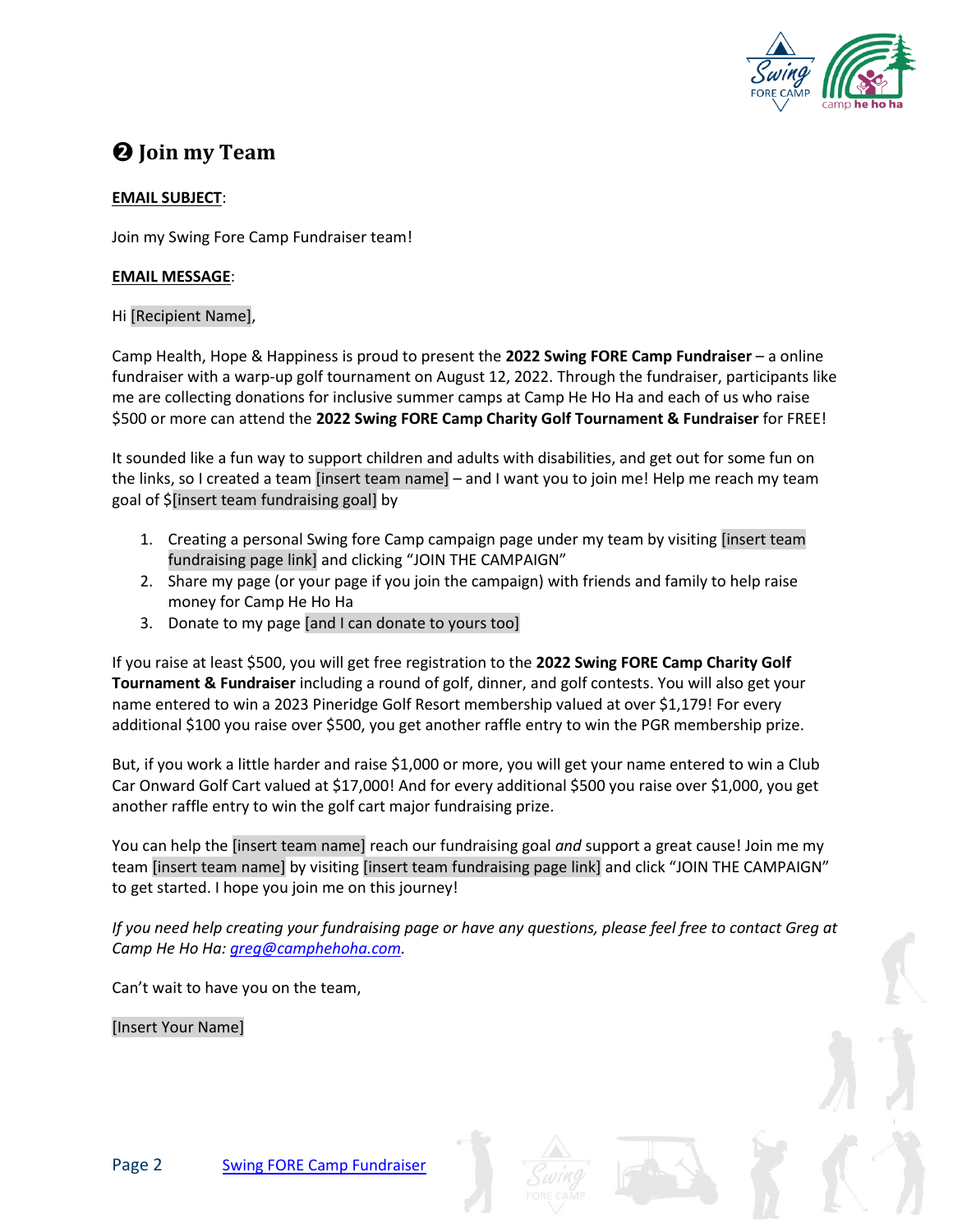

## **❸ Please Donate (1)**

## **EMAIL SUBJECT**:

Support my Drive

#### **EMAIL MESSAGE**:

#### Hi [Recipient Name],

I have joined the Camp Health, Hope & Happiness **2022 Swing Fore Camp Fundraiser** campaign– an online fundraiser with a warp-up golf tournament on August 12, 2022. I have accepted the challenge to raise money for people with disabilities and I hope I can count on your support.  $\blacktriangledown$ 

I am hoping to raise [insert fundraising goal] to support summer camp for children and adults with disabilities. But this challenge is about more than raising money – it's also about raising awareness of Camp He Ho Ha and the difference they make for hundreds of people with disabilities.

[Camp He Ho Ha](https://camphehoha.com/) provides adapted week-long recreational summer camps to children, youth, adults, and seniors living with every type and severity of physical and/or mental disability, many of whom would be denied a recreational opportunity at other facilities. Camp He Ho Ha is the only facility of its kind in North/Central Alberta and serves over 700 campers annually. Programs are fully inclusive, barrier-free, and designed to meet the special needs and interests of campers.

The amazing work Camp does is just one reason I am participating in this fundraiser, and I would love your support! You can donate to my campaign on my personal fundraising page at [insert fundraising page link]. Or share my page with your friends and family to help me spread awareness.

*If you need help making a gift or have any questions, please feel free to contact Greg at Camp He Ho Ha at [greg@camphehoha.com.](mailto:greg@camphehoha.com)* 

Thank you for your support of me, Camp He Ho Ha, and individuals with disabilities!

All the best,



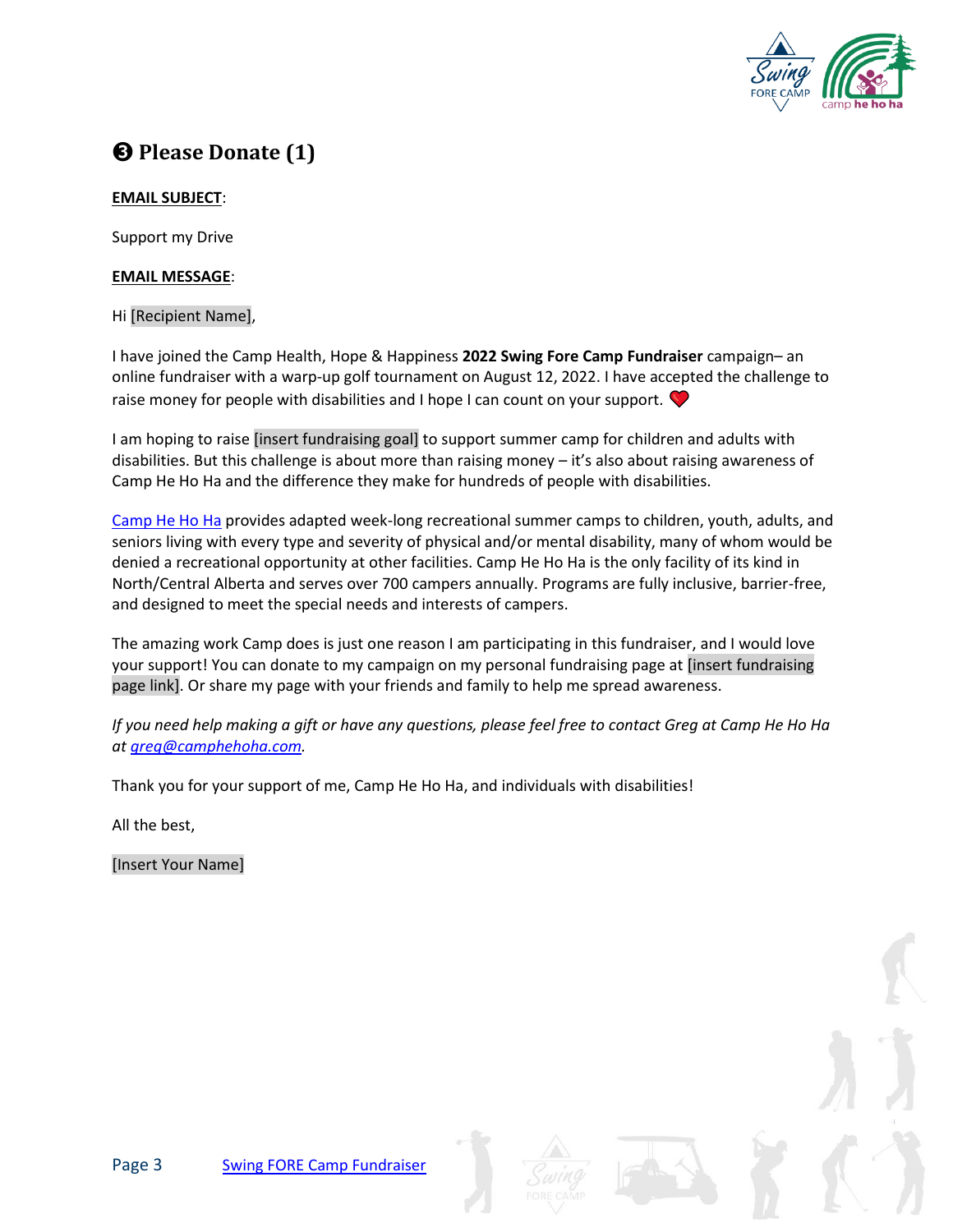

# **❹ Please Donate (2)**

### **EMAIL SUBJECT:**

Please help me

#### **EMAIL MESSAGE**:

#### Hi [Recipient Name],

Now through August 12, 2022, I will be raising money for Camp He Ho Ha's summer camps for kids and adults with disabilities and trying to earn free registration to the **Swing FORE Camp Charity Golf Tournament. B** 

If I can raise over \$500, I will be enjoying a day Pineridge Golf Resort at the **2022 Swing FORE Camp Charity Golf Tournament & Fundraiser**. With your help, on August 12, 2022, I will be practicing my golf swing for fun -while making a difference for many! I joined the **Swing Fore Camp Fundraising** campaign benefitting kids and adults with disabilities because I like golf and giving back. I thought this was a perfect way to get out for a fun golf game and make a difference at the same time.

Please support my fundraiser. Together we can create more adapted recreational opportunities for Albertans with disabilities. Not only will a donation help me in my goals, but you'll also change the story for over 700 individuals with special needs. Your donation helps Camp run virtual and in-person summer camps for people with disabilities of all ages and types of disability. We can help Camp He Ho Ha change lives and empower individuals with disabilities find success, learn new things, make new friends, and have the summer camp experience of a lifetime! I am participating in this campaign because I believe in the importance of what Camp does and I want to help make a difference. [Insert personal story. (Think about a moment, experience, or how Camp He Ho Ha has impacted you).]

You can support me by donating to my campaign, sharing my page, or just dropping some words of encouragement! [insert personal campaign page link]

Thank you in advance,



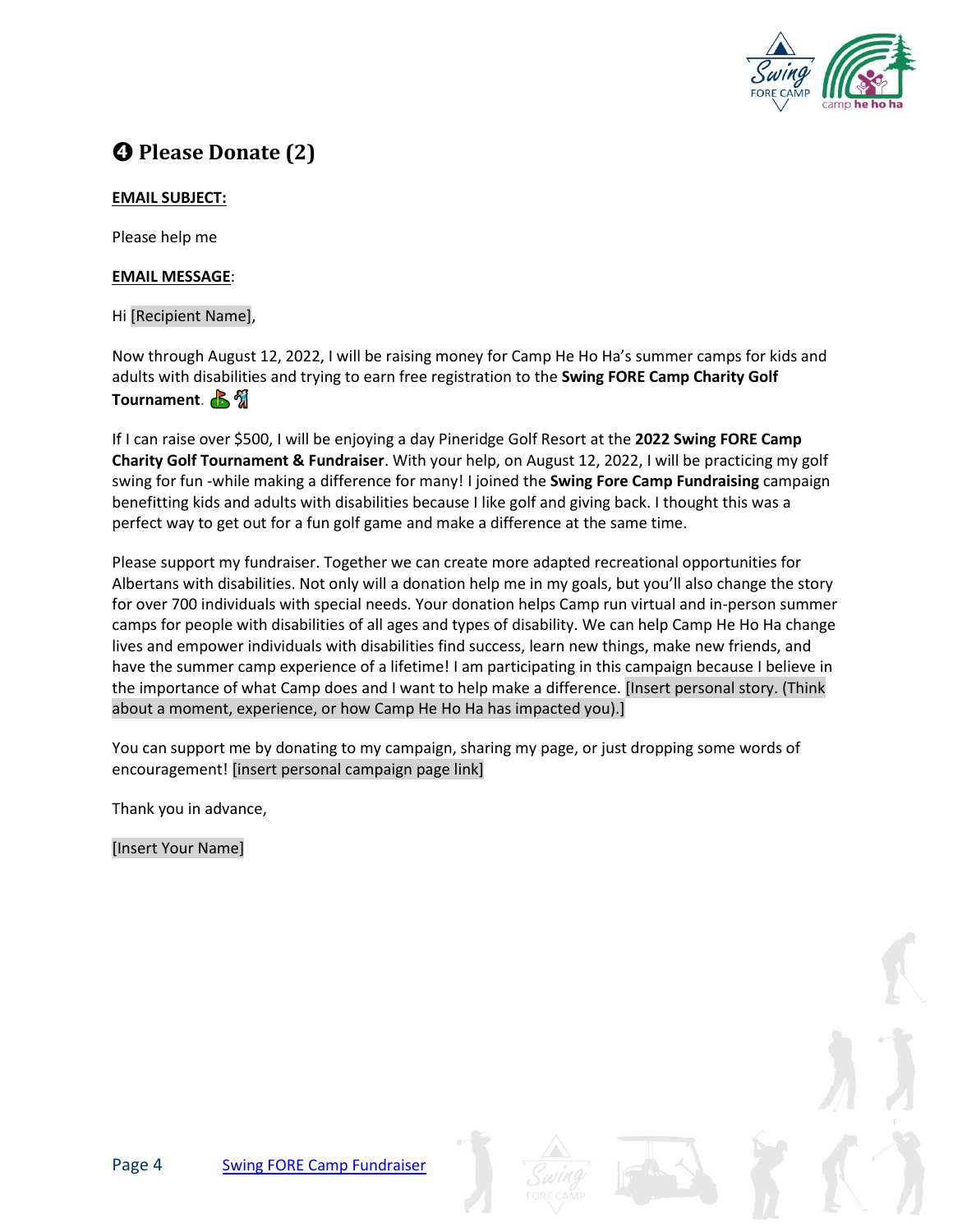

## **❺ Please Donate (Follow-up)**

## **EMAIL SUBJECT:**

Just following up…

### **EMAIL MESSAGE**:

Hey [Recipient Name],

I'm following up on my last email about the **Swing FORE Camp Fundraiser** benefiting Camp He Ho Ha.

Since I signed up for the campaign and started collecting donations, I have raised \$[insert amount raised]! It has been a lot of fun reaching out to friends, family, and coworkers to raise awareness for Camp Health, Hope & Happiness on Lake Isle and all the amazing things they do.

I am so grateful for all my friends and family who have already donated to my campaign. Even a small donation of \$10 or \$20 will help me reach my goal of raising [insert fundraising goal] to assist Albertans with disabilities to attend summer camp. Please join me in making a difference in the lives of children and adults with disabilities by making a gift to my campaign at [insert personal campaign page link].

Thank you,



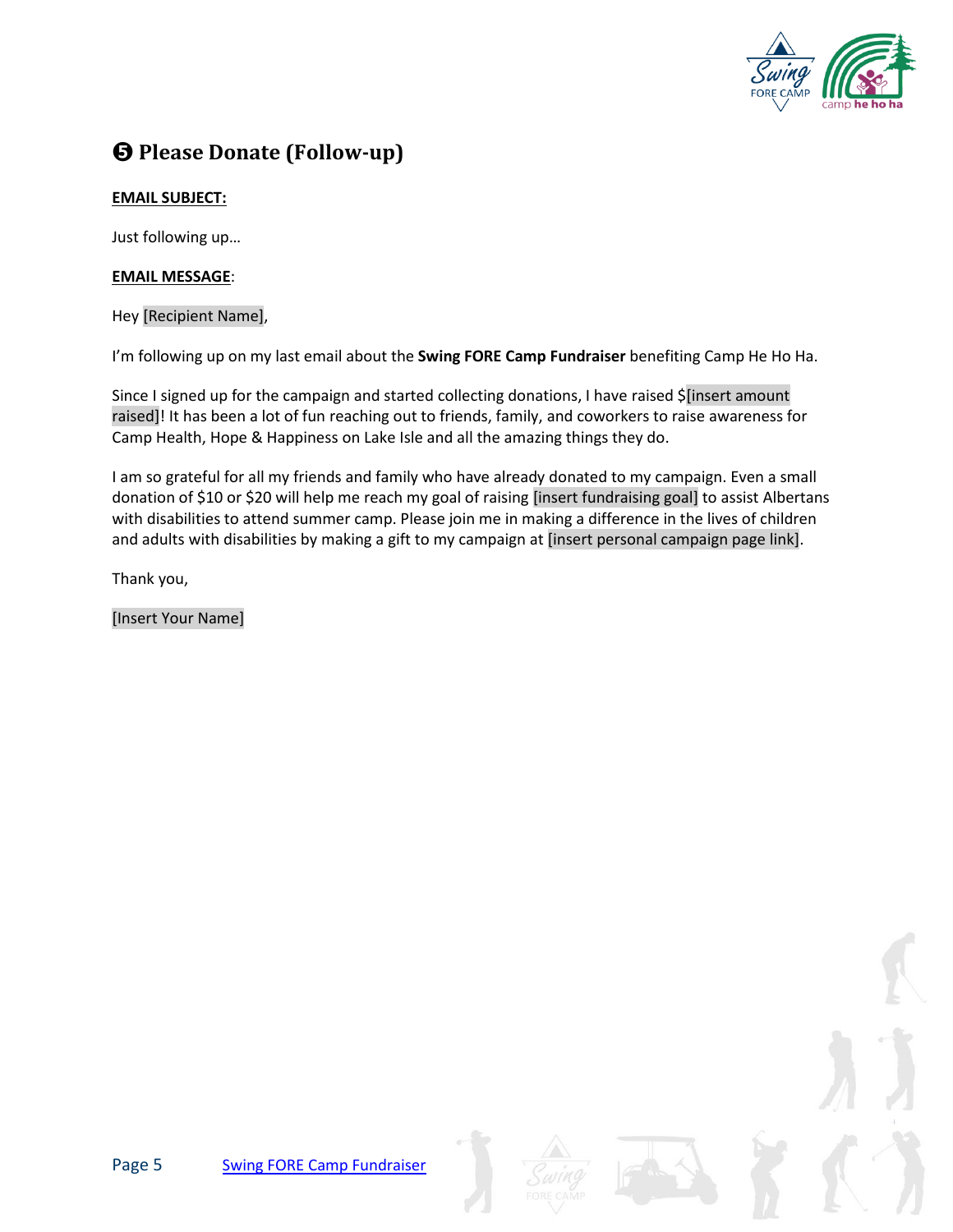

## **❻ Fundraising Period Ending Soon**

## **EMAIL SUBJECT**:

The Swing Fore Camp Fundraiser is ending soon.

#### **EMAIL MESSAGE**:

#### Hi [Recipient Name],

I will soon be wrapping up my participation in Camp He Ho Ha's Swing Fore Camp Fundraiser – a campaign to raise funds for kids and adults with disabilities through golf.

I have obtained [insert percentage %] of my goal of raising [insert fundraising goal] to support summer camp programs at Camp He Ho Ha. Will you donate today and help me reach my goal? I would love your support and encouragement. You can support me by donating to my campaign at [insert personal campaign page link]. Every gift helps, even \$10 or \$20. You can also help by sharing my campaign page with your friends and family.

The Swing Fore Camp Fundraiser is ending soon, but it's not too late to help support my campaign before it ends. If I raise at least \$500, I will get free registration to attend the **2022 Swing FORE Camp Charity Golf Tournament & Fundraiser** (including a round of golf and buffet dinner). **A** When I raise at least \$1,000, I will get my name entered to win a Club Car Onward Golf Cart valued at \$17,000, with additional entries for every \$500 I raise over \$1,000.

To attend the wrap-up tournament and qualify for prizes, I need to collect all donations before August 12, 2022. All money raised will go towards supporting Camp He Ho Ha and providing high-quality, barrier-free programs for individuals with special needs of all ages and abilities. I believe in the value of the programs Camp He Ho Ha provides and hope you will help me reach my goal.

You can help me give back! Thank you in advance for your support,